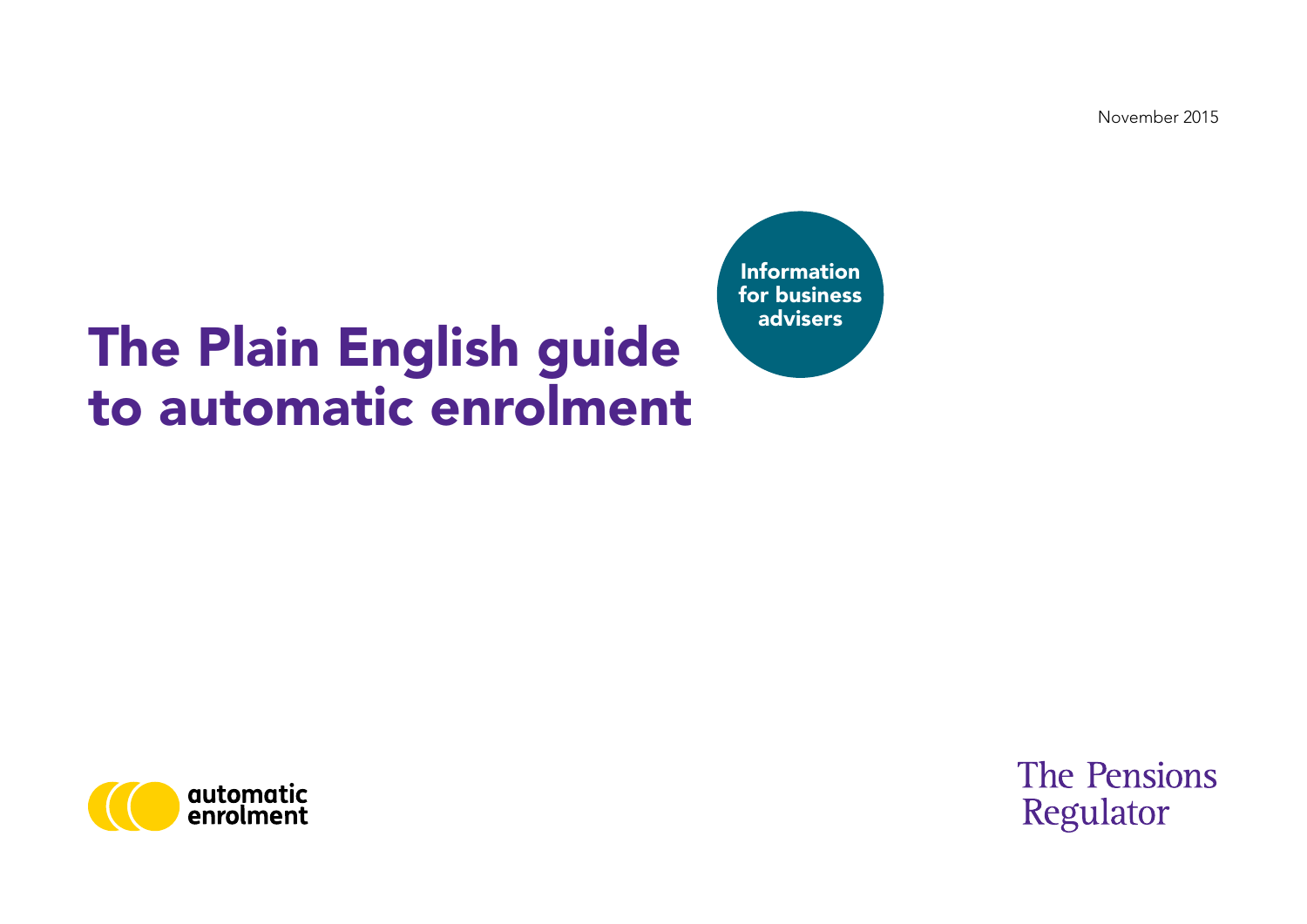Since automatic enrolment began in 2012, all large and medium employers in the UK have staged, leaving over a million small and micro employers whose duties are yet to begin.

It's important that we communicate with these smaller employers in language that is clear and straightforward. Terminology that was appropriate for larger companies and their advisers will not necessarily be suitable for smaller employers with limited experience of pensions. We have therefore adapted our automatic enrolment language for this new audience.

This guide is for business advisers and other pensions industry professionals who are familiar with technical automatic enrolment terms and shows how we are explaining them to small and micro employers (eg 'opt in' is being replaced by 'ask to join'). Please note some of the terms we are using have not changed and our definition may not always be a technical definition, but is instead intended to make this simple and easy to understand.

If you already use these terms in your processes or with your clients, you may choose to phase in some of the new terminology, or simply use this guide for reference.

 $\frac{1}{2}$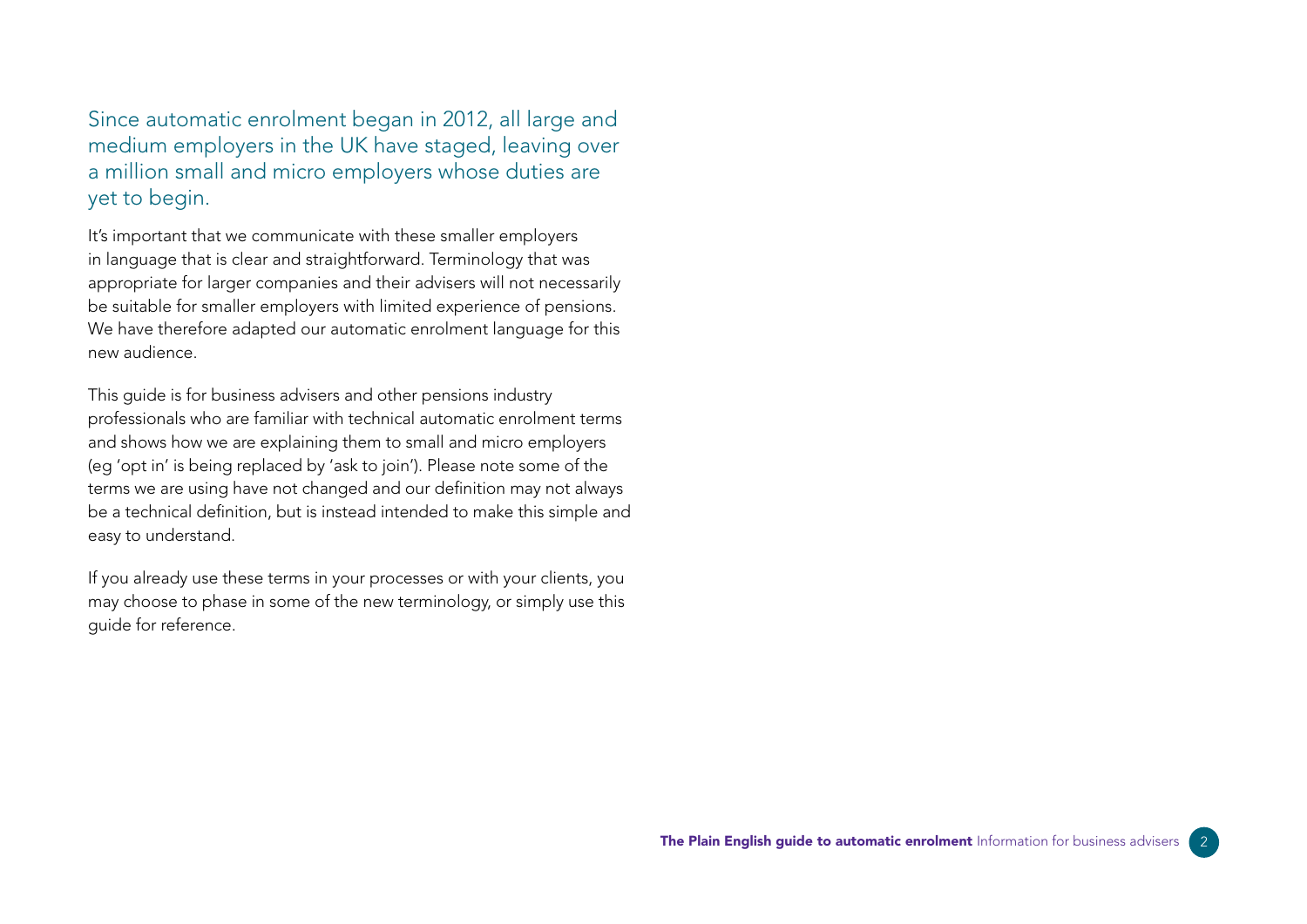## Automatic enrolment terms and definitions

| <b>Original term</b>                               | <b>New term</b>                                              | <b>Definition</b>                                                                                                                                    | <b>Example</b>                                                                                                                                                                                                                       |
|----------------------------------------------------|--------------------------------------------------------------|------------------------------------------------------------------------------------------------------------------------------------------------------|--------------------------------------------------------------------------------------------------------------------------------------------------------------------------------------------------------------------------------------|
| Assess your staff                                  | Work out who to put into a<br>pension scheme                 | Working out how much each member or<br>staff earns and how old they are. This will<br>help identify if they need to be put into a<br>pension scheme. | "Before you make your plans, you<br>should work out if you have any staff to<br>put into a pension scheme."                                                                                                                          |
| Automatically enrol<br>staff                       | Put your staff into a pension<br>scheme                      | Putting your staff into a pension scheme                                                                                                             | "Work out which staff you need to put<br>into a pension scheme."                                                                                                                                                                     |
| Automatic enrolment<br>pension scheme              | A pension scheme that can be<br>used for automatic enrolment | A pension scheme that can be used for<br>automatic enrolment                                                                                         | "Make sure you choose a pension<br>scheme that can be used for automatic<br>enrolment."                                                                                                                                              |
| Independent<br><b>Financial Advisers</b><br>(IFAs) | <b>Business/financial adviser</b>                            | A business/financial adviser could be<br>an accountant, bookkeeper or payroll<br>consultant.                                                         | "Independent financial advisers (IFAs),<br>employee benefit consultants (EBCs),<br>actuaries, accountants, bookkeepers<br>and other advisers can use our<br>guidance and resources to help their<br>clients make the right choices." |
| Comply                                             | <b>Meet your duties</b>                                      | Meeting the legal duties of automatic<br>enrolment.                                                                                                  | "You can ask someone to help you<br>meet your duties."                                                                                                                                                                               |
| Contributions                                      | Money paid into a pension scheme                             | The amount of money paid into a<br>pension scheme by a member of staff<br>and/or the employer.                                                       | "You must pay money into the pension<br>scheme on a regular basis."                                                                                                                                                                  |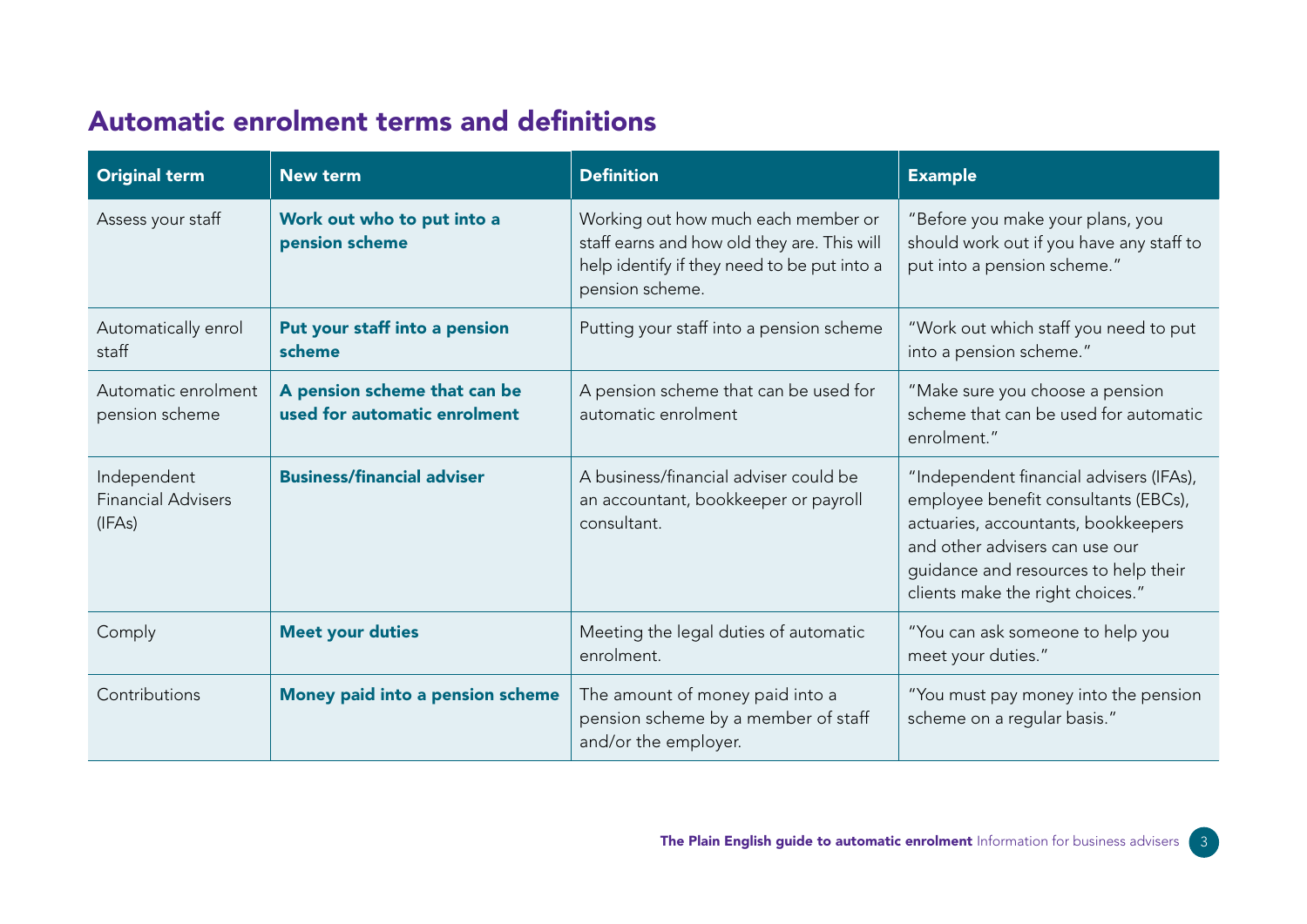| <b>Original term</b>                           | <b>New term</b>                  | <b>Definition</b>                                                                                                  | <b>Example</b>                                                                                                                                                                                                                     |
|------------------------------------------------|----------------------------------|--------------------------------------------------------------------------------------------------------------------|------------------------------------------------------------------------------------------------------------------------------------------------------------------------------------------------------------------------------------|
| Declaration of<br>compliance<br>(registration) | <b>Declaration of compliance</b> | Information that must be provided to let<br>The Pensions Regulator know that the<br>employer has met their duties. | "To let us know how you have met<br>your duties you must complete a<br>'declaration of compliance'. This can be<br>done using our online form."                                                                                    |
| No previous term<br>used                       | <b>Directly pay</b>              | A person an employer pays to work for<br>them and who is not supplied by an<br>agency.                             | "If you directly pay one or more people<br>to provide you with care and support,<br>often called a personal assistant or<br>a personal care assistant, you're an<br>employer and automatic enrolment<br>duties will apply to you." |
| No previous term<br>used                       | Director(s)                      | Usually the most senior person/people in<br>a company.                                                             | "Automatic enrolment duties will apply<br>if more than one director has a contract<br>of employment."                                                                                                                              |
| Employer duties                                | <b>Legal duties</b>              | A set of duties which an employer must<br>complete in order to obey the law under<br>the Pensions Act 2008.        | "There are several tasks that you have<br>to do to meet your legal duties."                                                                                                                                                        |
| Employer duties                                | <b>Duties</b>                    | (See 'Legal duties' for definition).                                                                               | "There are several tasks that you have<br>to do to meet your duties." Only use<br>once legal duties have been defined<br>earlier in content.                                                                                       |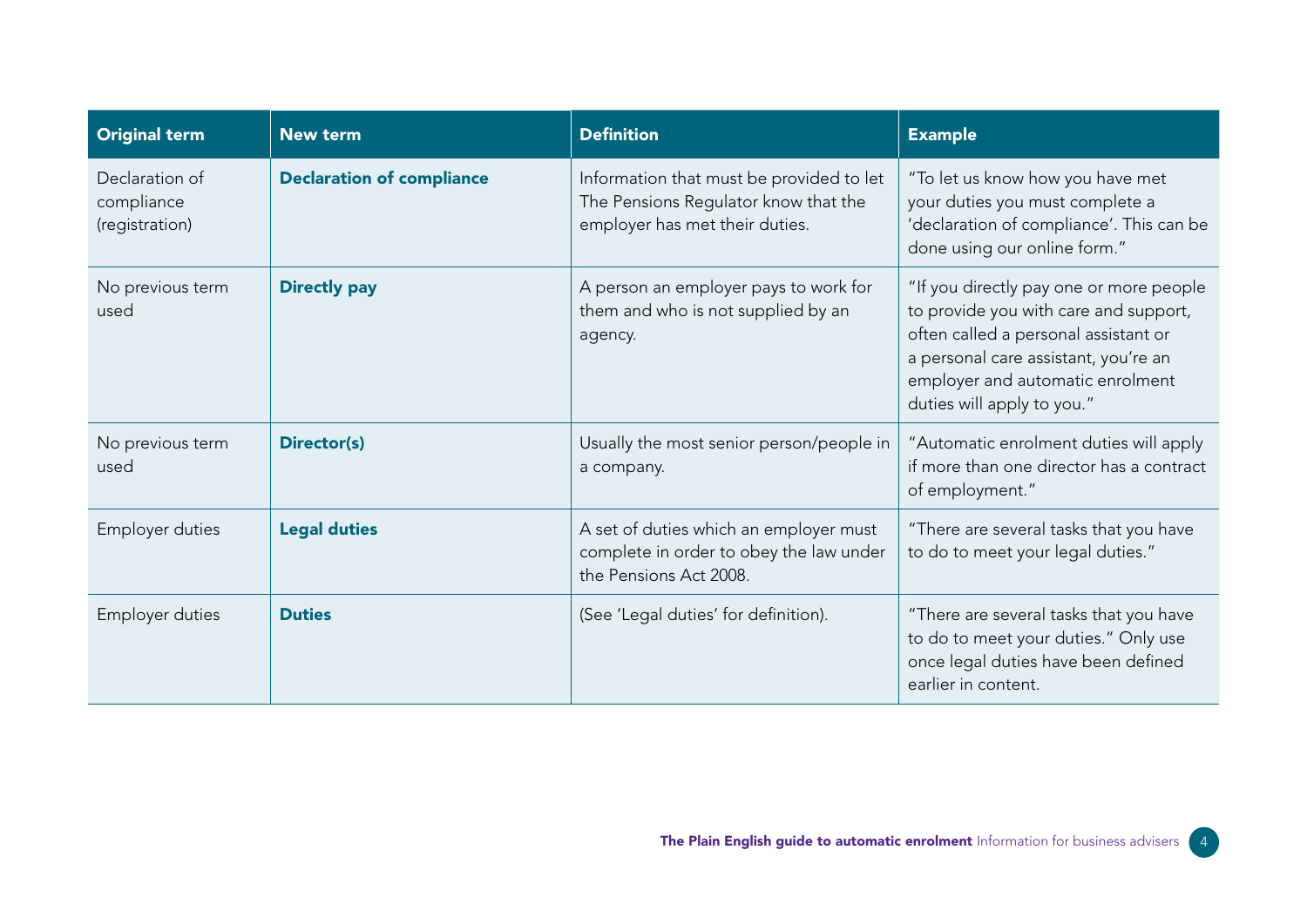| <b>Original term</b> | <b>New term</b>                                                                                                                                                        | <b>Definition</b>                                                                                                                                                                                                                         | <b>Example</b>                                                                                                                                      |
|----------------------|------------------------------------------------------------------------------------------------------------------------------------------------------------------------|-------------------------------------------------------------------------------------------------------------------------------------------------------------------------------------------------------------------------------------------|-----------------------------------------------------------------------------------------------------------------------------------------------------|
| Eligible jobholder   | Member of staff who must be put<br>into a pension scheme that you<br>pay into (also known as 'type 1')                                                                 | A person who is 22 to state pension age<br>and earns over £10,000 a year/£833 a<br>month/£192 a week. They must be put<br>into a pension scheme which they and<br>the employer must pay money into.*                                      | "If a member of staff is 22 to state<br>pension age and earns over £10,000 a<br>year, you must put them into a pension<br>scheme and pay into it."* |
| Entitled worker      | Member of staff who can join a<br>pension scheme if they ask, but<br>you don't have to pay into their<br>pension scheme unless you want<br>to (also known as 'type 2') | A person who is 16-74 years old and<br>earns less than £5,824 a year/£486 a<br>month/f112 a week. They can ask to be<br>put into a pension scheme which they<br>must pay money into. The employer<br>doesn't have to pay money into it. * | "If a member of staff is 16-74 and earns<br>less than £5,824 a year, you must let<br>them know that they can join a pension<br>scheme."*            |
| Letter code          | No new term used                                                                                                                                                       | A 10-digit number found on letters The<br>Pensions Regulator sends to employers<br>about automatic enrolment.                                                                                                                             | "Enter your letter code and PAYE<br>reference."                                                                                                     |
| Employee/worker      | <b>Staff/member of staff</b>                                                                                                                                           | A person an employer pays through their<br>PAYE scheme to work for them.                                                                                                                                                                  | "On your staging date, you must work<br>out how much each member of staff<br>earns and how old they are."                                           |
| Nomination           | Let us know who to contact                                                                                                                                             |                                                                                                                                                                                                                                           | "Let us know who to contact. We will<br>be in touch over the coming months as<br>your staging date approaches."                                     |

\* Figures correct as of April 2015, subject to change.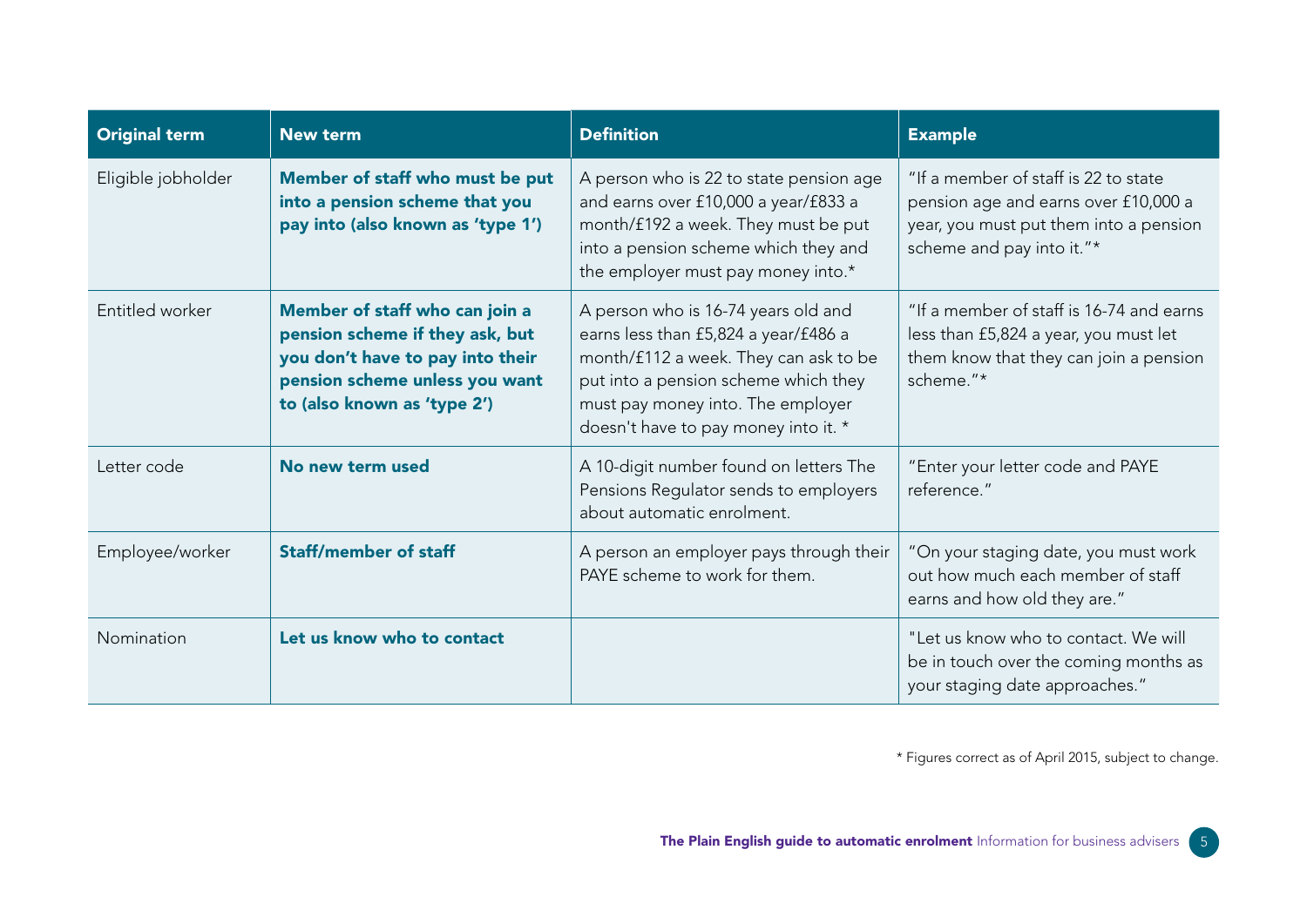| <b>Original term</b>      | <b>New term</b>                                                                                                 | <b>Definition</b>                                                                                                                                                                                                                                                                                                                                                                                                                                     | <b>Example</b>                                                                                                                                                                                                                                                                                                            |
|---------------------------|-----------------------------------------------------------------------------------------------------------------|-------------------------------------------------------------------------------------------------------------------------------------------------------------------------------------------------------------------------------------------------------------------------------------------------------------------------------------------------------------------------------------------------------------------------------------------------------|---------------------------------------------------------------------------------------------------------------------------------------------------------------------------------------------------------------------------------------------------------------------------------------------------------------------------|
| Non-eligible<br>jobholder | Member of staff who can join a<br>pension scheme, if they ask,<br>that you pay into (also known as<br>'type 2') | A person who is:<br>16-74 years old and earns less than<br>£10,000 a year/ $f833$ a month/ $f192$ a<br>week<br>16-21 years old and earns over<br>£10,000 a year/ $f833$ a month/ $f192$ a<br>week<br>state pension age to 74 years old<br>and earns over £10,000 a year/£833<br>a month/£192 a week<br>If they meet any of the above criteria<br>they can ask to be put into a pension<br>scheme which they and the employer<br>must pay money into.* | "If a member of staff is:<br>16-74 and earns less than £10,000<br>a year<br>16-21 and earns over £10,000 a<br>$\blacktriangleright$<br>year<br>state pension age to 74 and earns<br>$\blacktriangleright$<br>over £10,000 a year<br>you must let them know that they can<br>join a pension scheme that you pay<br>into."* |
| Opt in/join               | Ask to join                                                                                                     | Certain staff can ask to join a pension<br>scheme.                                                                                                                                                                                                                                                                                                                                                                                                    | "If any of your staff write to you asking<br>to join a pension scheme you must put<br>them into one once you have received<br>their request."                                                                                                                                                                             |

\* Figures correct as of April 2015, subject to change.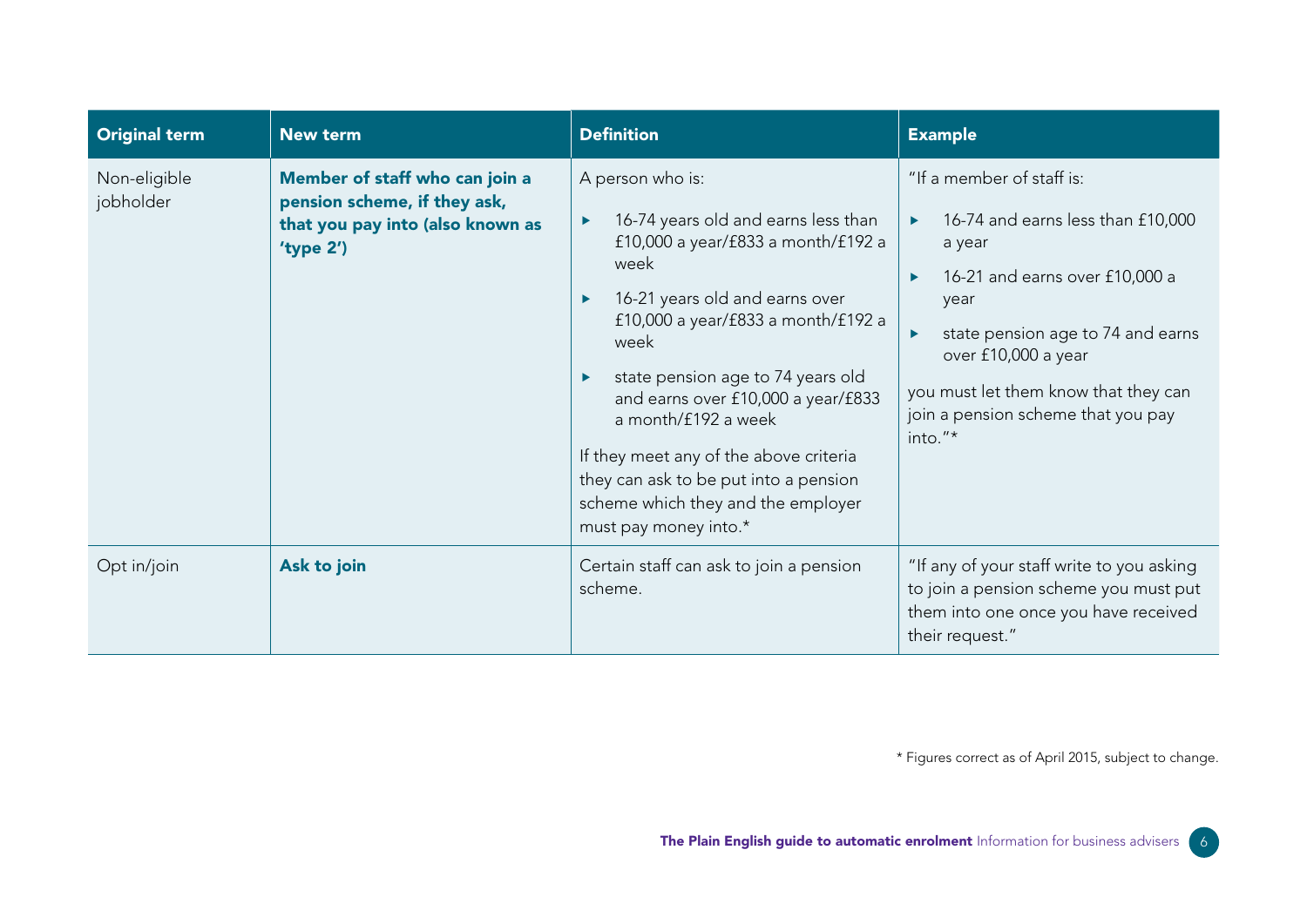| <b>Original term</b>               | <b>New term</b>                                                           | <b>Definition</b>                                                                                                                  | <b>Example</b>                                                                                                                                                                                                           |
|------------------------------------|---------------------------------------------------------------------------|------------------------------------------------------------------------------------------------------------------------------------|--------------------------------------------------------------------------------------------------------------------------------------------------------------------------------------------------------------------------|
| Opt out/cease active<br>membership | <b>Ask to leave</b>                                                       | If a member of staff asks to leave a<br>pension scheme.                                                                            | "If any of your staff ask to leave your<br>pension scheme within one month of<br>being put into it, you need to stop<br>taking money out of their pay and<br>arrange a full refund of what has been<br>paid to date."    |
| Pension scheme                     | No new term used                                                          | A financial arrangement which enables<br>people to save for their retirement.                                                      | "Under the Pensions Act 2008, every<br>employer in the UK must put certain<br>staff into a pension scheme and<br>contribute towards it."                                                                                 |
| Postpone/<br>postponement          | Delaying working out who to<br>put into a pension scheme/<br>postponement | Delaying working out who the employer<br>needs to put in to a pension scheme.<br>Postponement does not change the<br>staging date. | "If you have temporary staff, you may<br>choose to delay assessing them."                                                                                                                                                |
| Primary contact                    | <b>Employer contact</b>                                                   | The most senior person or business<br>owner.                                                                                       | "As the employer, you are the main<br>contact."                                                                                                                                                                          |
| Secondary contact                  | <b>Additional contact</b>                                                 | The person the employer has chosen<br>to receive emails from The Pensions<br>Regulator.                                            | "Provide an additional contact and<br>we'll send them help and advice via<br>email. The additional contact may be<br>the person you want to manage the<br>day-to-day tasks for you such as an<br>accountant/bookkeeper." |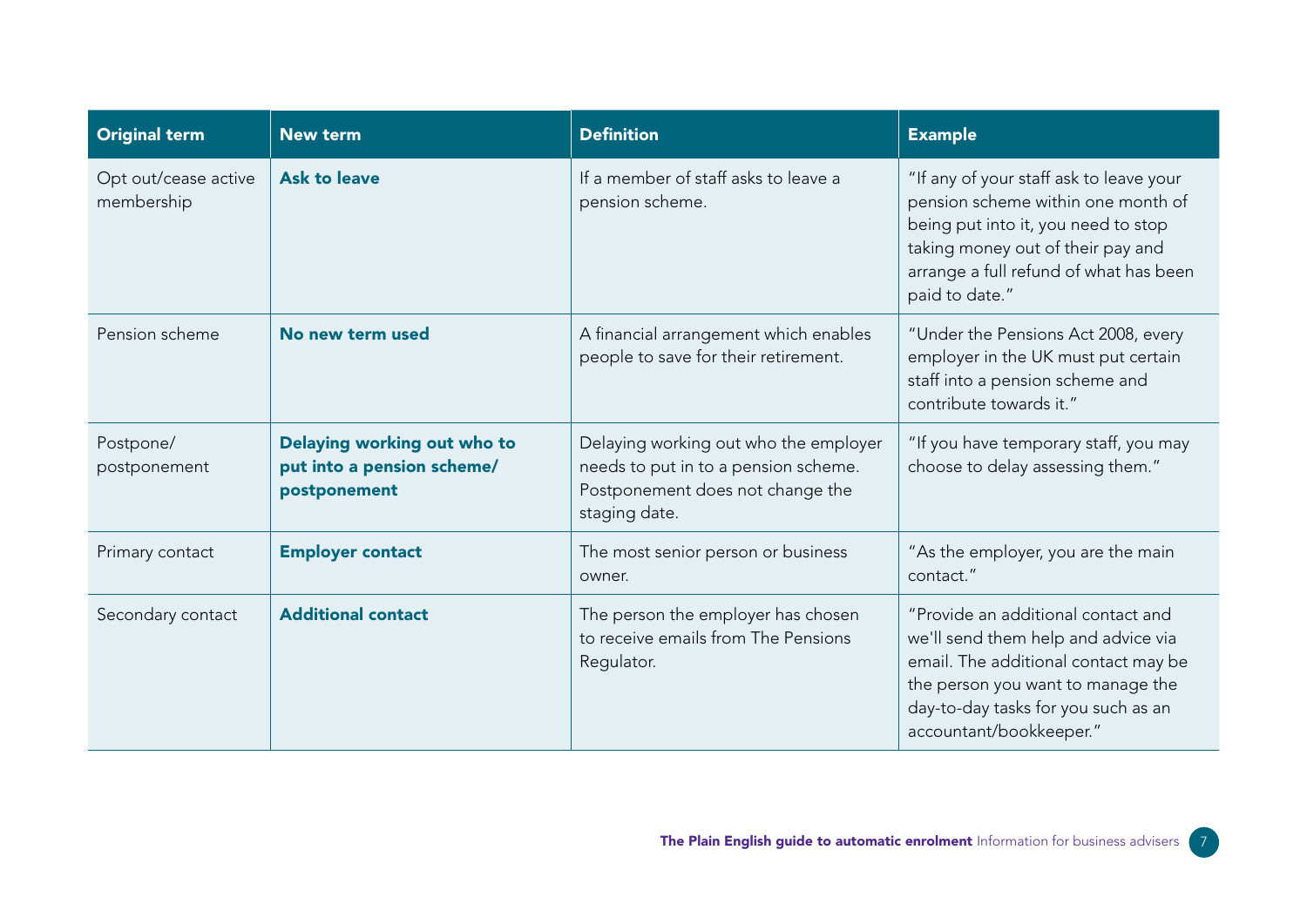| <b>Original term</b>                            | <b>New term</b>                | <b>Definition</b>                                                                                                                                                                | <b>Example</b>                                                                                                                                                                                                          |
|-------------------------------------------------|--------------------------------|----------------------------------------------------------------------------------------------------------------------------------------------------------------------------------|-------------------------------------------------------------------------------------------------------------------------------------------------------------------------------------------------------------------------|
| Single person<br>director/one person<br>company | <b>Director-only companies</b> | The sole director of a company which<br>employs no other staff.                                                                                                                  | "The online guide also contains<br>essential information tailored for the<br>needs of employers of carers and also<br>director-only companies."                                                                         |
| Staging date                                    | No new term used               | The date automatic enrolment duties<br>start for an employer. Their staging date<br>is when the law comes into effect for<br>them.                                               | "On your staging date, you must work<br>out how much each member of staff<br>earns and how old they are."                                                                                                               |
| State Pension Age<br>(SPA)                      | No new term used               | The age at which members of staff can<br>start to receive their state pension.                                                                                                   | "If you are unsure what the State<br>Pension Age is, use the State Pension<br>Calculator to find out."                                                                                                                  |
| Automatic<br>re-enrolment                       | No new term used               | Every three years an employer will need<br>to put staff back into their pension<br>scheme if they have left it, and if they<br>meet the criteria for being put into a<br>scheme. | "Every three years you'll need to put<br>staff back into your pension scheme<br>if they have left it, and if they meet<br>the criteria to be put into a pension<br>scheme. This is known as automatic<br>re-enrolment." |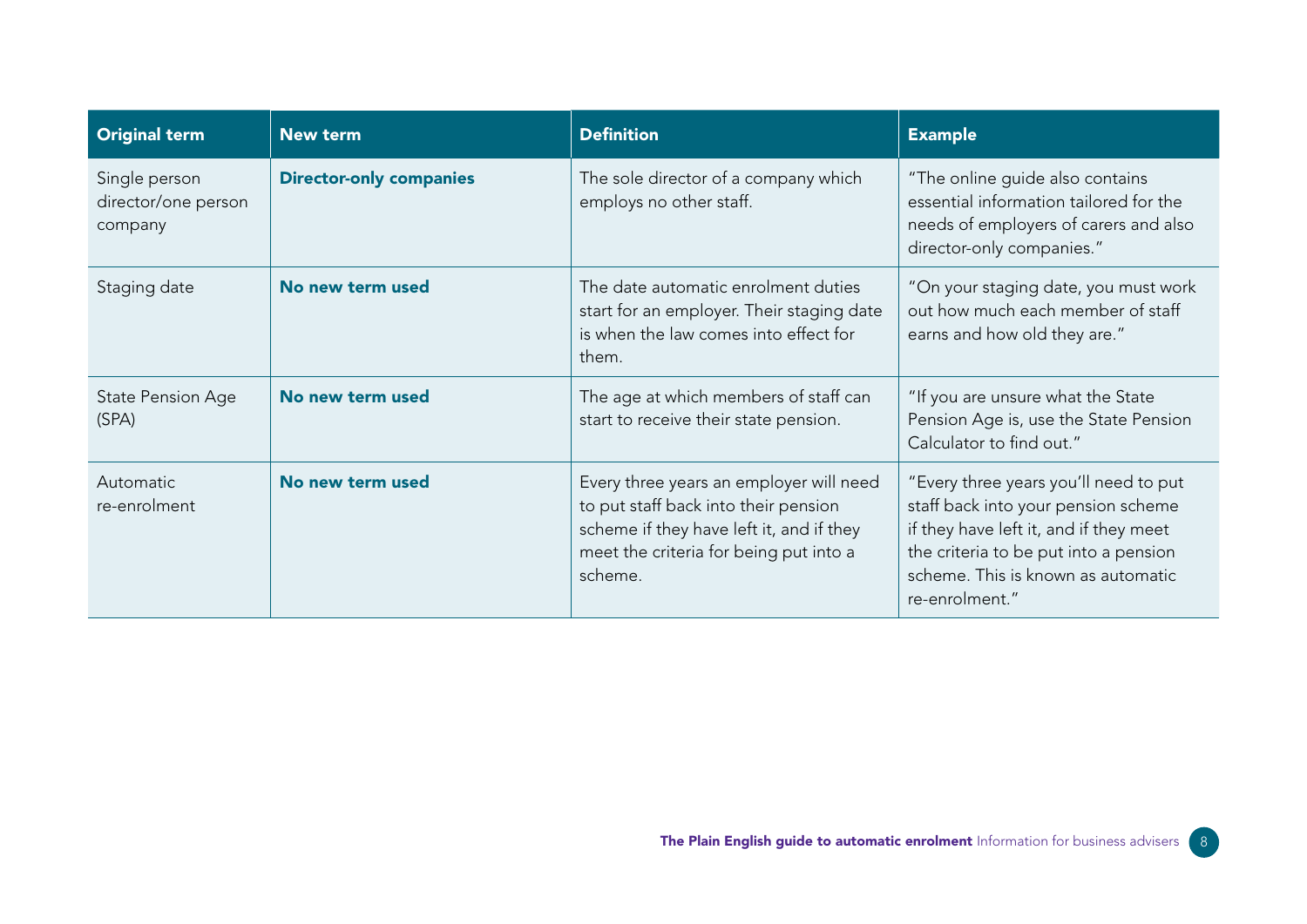The following terms will continue to be mentioned in our detailed guidance for business advisers and pensions professionals but will not be used in communications with small and micro employers:

- $\blacktriangleright$  Inducement
- Jobholder
- Joining
- Joining window
- **Pay reference period**
- $\blacktriangleright$  Phasing
- Qualifying earnings
- **Dualifying pension scheme**